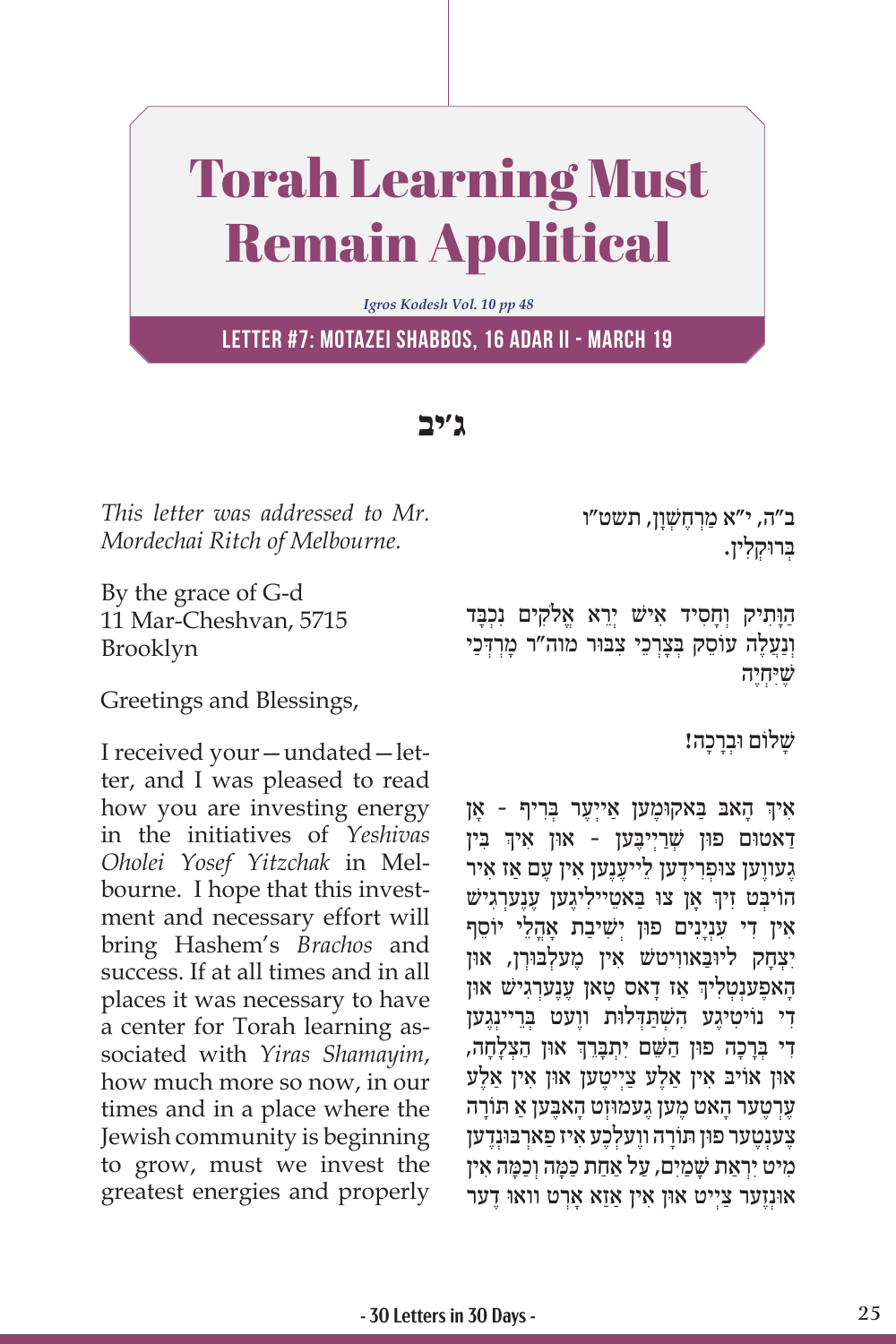engrave into our minds and hearts the saying of our Sages, "whoever saves one Jewish soul is considered to have saved an entire world."

In the past, *Cheder* and *Yeshiva*  served to save a child from becoming an unlearned person, making him into a learned person and in many instances, a real scholar. However, in our times, we unfortunately must contemplate saving children from leaving Judaism altogether. We cannot rely on one's environment, etc. Rather, we must build fortresses for them, a *Cheder*, a *Yeshiva*, which will guarantee that they will stay with Judaism; elaboration on this is extraneous.

To your question as to in which direction should the finance committee—set up to support and expand the Yeshiva—be influenced to direct their actions: This depends on the character and abilities of every member individually; therefore, it is difficult to respond to this with a general answer. But you should be sure to restrain yourself from giving the *Yeshiva* a political stance or a partisan character because Torah learning is not associated with politics or partisanship. This

אידישֵׁער יִשׁוּב הוֹיבִט אַן צו ווַאקְסֻען מוז מען לייגען אוֹיף דעם די גרעסטע כֹחוֹת און אַיִינְקְרִיצָען גוּט אִין קאפּ און הַארִץ דֵעם מַאֲמַר רַזַ״ל כַּל הַמְקַיֵּם נֶפֵּשׁ אַחַת ּמִיִּשְׂרָאֵל כְּאִלּוּ קִיַּם עוֹלָם מָלֵא.

ַ אַמַאל אִיז אַ חֶדֵר אוּן יִשִׁיבַה פַאר אַ קִינִד, ָהָאט דַאס עָם אַפְּגֶערַאטֶעווַעט פוּן צוּ זַיִין אַ עַם הָאָרֵץ, און הַאט עַם געמאכט פאר ַ]א ֵ [ יוֹ דַע ֵ סֶפ ּ ר או ַ ן א ְ ג ֶ רוֹ יס ֵ ע ט ּ ייל פון ֦֧֦֧֢ׅ֧֝֬֓<u>֓</u> ַ פ ְ אר לוֹ מִד ָ ים, אֶּב ִ ער אין ִד ִ י ק ְינֶדער אוֹ יך אוּנְזֵער צַיִיט לַיִידֵער, דַארְפְמֵען טְרַאכְטֵען ווַעגֵען אַפְּרַאטֵעווֵען קִינְדֵער אַז זֵיי זַאלֵען בְּלַיִיבֵּען אִידֵען, אוּן אִין דֵעם קֵען מֵען ׇׅ֖֖֖֖֖֖֖֖֖֖ׅ֖ׅ֖ׅ֖ׅ֪֖֖֚֚֚֚֚֚֚֚֚֚֚֚֓֝֬֝֓֞֟֓֝֓֞֝֬֝֓֞֝֬֝֓֞֬֝֓֞֝ וִיךְ נִיט פַארְלָאזֶען אוֹיף דֶער סְבִיבָה אוּן ֿאַזוֹי ווַיִיטֲער. נַאר מֵען מוּז בּוֹיעֵן פַאר זֵיי ָפְעסְטוּנְגֵען, אַ חֶדֶר, אַ יִשִׁיבָה, ווָעלְכֶע גִיבֵּען דִי גַארַאנְטְיֵע אַז זֵיי זַאלֵען בִּלַיִיבֵּען ִא ְיד ּ ן, או ִ ן ד ֲ י אִר ּ יכו ִת א ֶ ין ד ִ עם א ֶ יז ג ִעוויס ִא ֶּיב ִעריג.

אין אייִער פ<u>ּר</u>אגע פון ווַעלְכָען שִׁיכִט צוּ צִיעֵן אין דער פינאנס קאַמיטע ֶוו ְעלֶכ ֶ ע וו ְער ְ ט אוֹ יפֶגעשׁ ְ ֶט ְעלט אוֹ יף צו אוֹיסָהאַלְטֵעַן אוּן אוֹיסַבְּרִייטֵערַען ֧֧֧֧֦֧֢ׅ֖֖֖֧֚֚֚֚֝֝֬<u>֚</u> דִי יְשִׁיבָה, ווֶענְדֶעט זִיךְ דָאס אָן דֶעם ְחַארַאקְטֶער אוּן פֵעהִיגְקַיִיט פוּן יֵעדֶער ַבְּאטְרֵעפֶעַנְדֵען בַּאזוּנְדֵער אוּן דָערִיבֶּער ,איז שׁווֵער צוּ גֵעבֵען אַ עֲנִטְפֵער אוֹיף דֵעם ַאַ אַלְגֶעמֵיינֶעם עֶנִטְפֶער, אָבֶער ווַאס מֵע*ן* ׇׅ֧֖֖֖֖֖֖֖֖֖֖֖֧֚֚֚֚֚֚֚֚֚֚֚֚֚֓֝֬<u>֟</u> ַדַארְף אִיז, אוֹיסְהִיטֶען זִיךְ פוּן צוּ גֶעבֶען ָדַער יִשְׁיבָה אַ פַּאלִיטִישֵׁע פַארִבּ אָדֵער ֿאַ פַּארְטֵייאִישֵׁען חַארַאקְטֵער, ווַיִילֵע ָדַאס לֵעַרְנֶען תּוֹרָה אִיז נִיט פַּארְבּוּנְדֶען ִמיט פָּ ִאל ִיט ּ יק און פַּ ְארֵט ָ יי, וו ָ אס דאס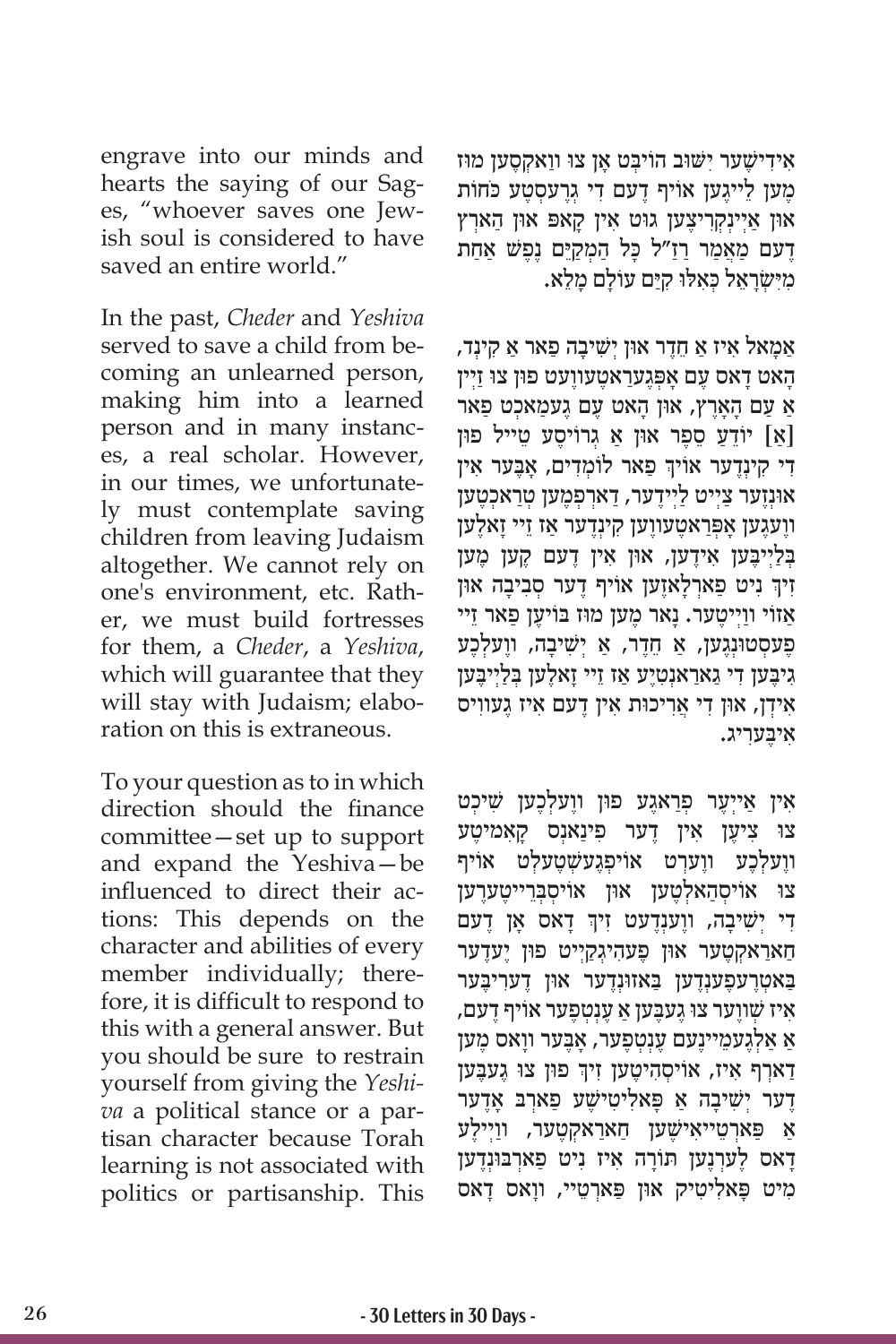was one of the foundations for the success of *Lubavitch* organizations, being apolitical. When we think deeply about the fact that Torah was given equally to six hundred thousand Jews, from the greatest to the simplest, and how we all heard the commandments as one, "I am Hashem your G-d," "Remember the day of Shabbos," and "Do not covet," we realize this concept, Torah is for every Jew. "I am Hashem your G-d" must not only lead to "Remember the day of Shabbos," but also to "Do not Covet." Likewise, we cannot observe "Do not covet" if we have not established "I am Hashem your G-d" and if we have not invested all of our energies to follow "Remember the day of Shabbos." Therefore, we are required to not introduce trivial matters which sometimes frighten people away, whether they are particular parties or politics, losing the opportunity to be connected with the Living Torah and its *Mitzvos*.

You certainly remember our conversation, and I hope it is unnecessary to continue requesting of you to toil in the matters of the *Yeshiva Oholei Yosef Yitzchak* according to your abilities, utilizing your influence to the fullest degree. Only

אִיז גֵעווֵען אֵיינֵע פוּן דִי יִסוֹדוֹת פוּן ַ דער הצלחה פוּז ליוּבּאוויטשַׁער מוֹסְדוֹת, ווַאס זֵיי זַיִינֵען שִׁטֲענִדִיג געווען איבערפּארטייאיש, און ווען ְטען טיפען אין אין דעם טיפ<mark>ָען</mark> ִז ּ ין פו ֶ ן ד ַ עם, א ִ ז ד ּ י ת ָוֹ ר ִה א ֶ יז ג ֶעג ֶּעבען ָגעווָארֶען אֵיינִצַיִיטִיג צו אַלֵע שָׁשִׁים ִר ּב ִ וֹ א א ֶיד ּ ען, פו ֶ ן ד ָּ עם גדוֹ ל שֶׁ ִּבְג ִדוֹ לים ַ בִּיז דָעם קַטַן שֶׁבַּקְטַנִּים אוּן ווִי אַלֵע ָהַאבָען אֵיינִצְיִיטִיג גֵעהֶערִט דִי דְבְּרוֹת, ָאָנֹכִי ה' אֱלֹקֶיךָּ, זָכוֹר אֶת יוֹם הַשַּׁבָּת, וְלֹא תַחְמוֹד, בַּאגְרַיִיפִט מֵען דֵעם עִנְיַן, אז תורה איז פאר אלע אידען, אז פון ָאָנֹכִי ה' אֱלֹקֶיךָ מוּז מֶען צוּקוּמֶען נִיט<br>נאר צוּ זכור את יוֹם השׁבּת נאר אוֹידִ נָאר צוּ זָכוֹר אֶת יוֹם הַשַּׁבָּת נָאר אוֹיךְ<br>צוּ לֹא תַחְמוֹד, אַזוֹי אוֹיךְ קֶען מֶען זִיךְ ֦֧֖֖֖֖֖֖֖֖ׅ֖ׅ֖ׅ֖ׅ֚֚֚֚֚֚֚֚֚֚֚֚֚֚֚֬֓֓֞֬֓֓֞֓֡֓֓֡֬֓֓֞֓֡֓֬֓֓֞֓֡֬֓֓֞֬֓֓֞֓֡֬֓֓֬֝֓֞֬֓֓֬֝֓֞֬֝֬ ניט אוֹיסָהיטֲען פוּן לֹא תחָמוֹד אוֹיב ַעֲס אִיז נִיט בַּאגִרְינְדֶעט אוֹיף אַנֹכִי ה' ָאָלֹקֶיךָ אוּן אוֹיבּ מֶעַן לֵייגְט נִיט אַלֶע ּ כּ ֹחוֹ ת צו ְ אוֹ יסָפ ְאלֶג ֶ ען ד ָ עם ז ֶ כוֹ ר את יוֹם הַשַּׁבָּת, אוּן דֵערִיבֵּער דַארִפְמַען ָדָא נִיט אַרַיִינְמִישֶׁעַן קֵיין זַיִיטִיגֶע עִנְיַנִים, ווַאס אַמַאל שִׁרֵעקט מֵען זִיך ֿאָפּ פוּן דָעם זַיְיטִיגָען עִנְיָן, צִי דָאס אִיז פַּארְטֵיי אַדֵער פַּאלִיטִיק, און מֵען ׇׅ֧֧֖֖֖֖֖֖֖֖֖֧֚֚֚֚֚֚֚֚֚֚֚֓֝֬<u>֓</u> ַפַארְלִירְט דוּרְךְ דֶעם דִי גֶעלֶעגֶענְהַיִיט ׅ֖֖֖֖֖֖֖ׅ֖֧ׅׅ֖֪֪ׅ֪֪ׅ֪֖֧֪ׅ֪֪֪֪֪֪֪֪֪֪֪֪ׅ֚֚֚֚֚֚֚֚֚֚֚֚֚֚֚֚֚֓֝֓֓֓֞֬֝֓֞֝֓֓֝֬֝֬֝֓֝֬֓֝֬֝֝֝֬֝֬ צוּ פַארְבִינְדֶען זִיךְ מִיט דֶער תּוֹרַת חַיִּים ּו ִמ ְצ ֶוֹ ת ָיה.

ָגעווִיס גֵעדֵיינִקְט אִיר אוּנְזֵער ֧֧֧֧֦֧֢ׅ֖֖֖֧֚֚֚֚֝֝֬<u>֚</u>  $\psi$ ָעשֶׁפְּרֶעךָ, און אִיךְ הָאף אַז עָס אִיז ֧֧֧֧֦֧֢ׅ֖֖֖֧֚֚֚֚֝֝֬<u>֚</u> אִיבָּערִיג צו ווִידָערִהַאלֶען בֵּעטֵען און ֧֧֧֖֖֖֖֖֖֧֚֚֚֚֚֚֚֚֝֝֬<u>֓</u> ֿ אױך צו טָאן אין די Wָרװוֶעקָען אַיִיך ַעְנִיָנִים פוּן דֶער יִשִׁיבָה אָהֲלֵי יוֹסֵף יִצְחָק לוֹיט אַיִעֲרֵע אַלֵע מֵעגִלִיכְקַיִיטֶען און אוֹיסִניצֵען אייִעַר השפּעה דאס